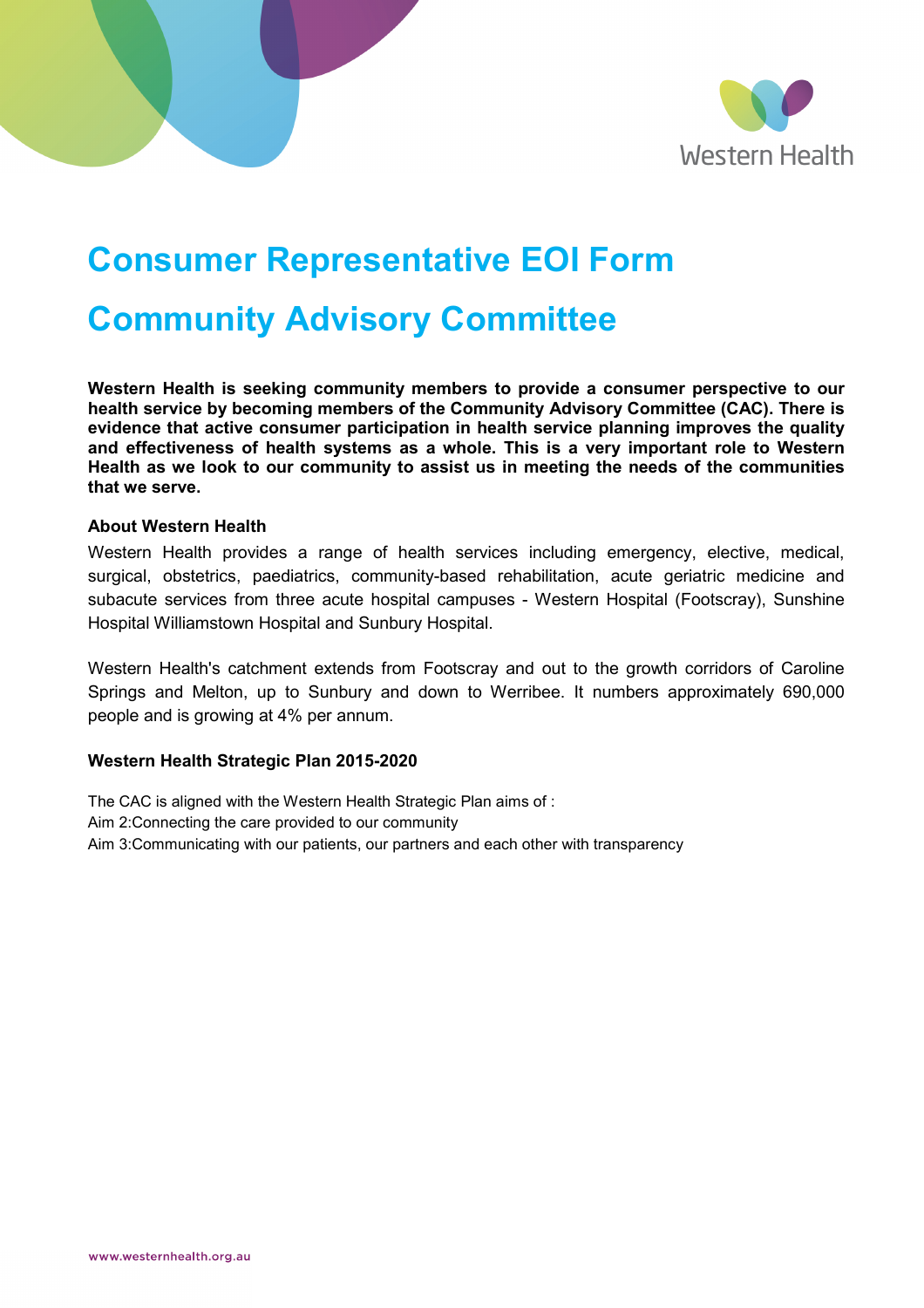## **EMBODYING** THE VALUES OF:

- Compassion
- Accountability
- Respect
- Excellence
- Safety

### ACHIEVING THE OUTCOMES OF:

- The best care for all our patients
- Improved health outcomes for our community
- Reduced waiting for patients and staff
- Partnerships that provide services where they best meet care needs
- Leading translational and health service research
- The best use of constrained resources



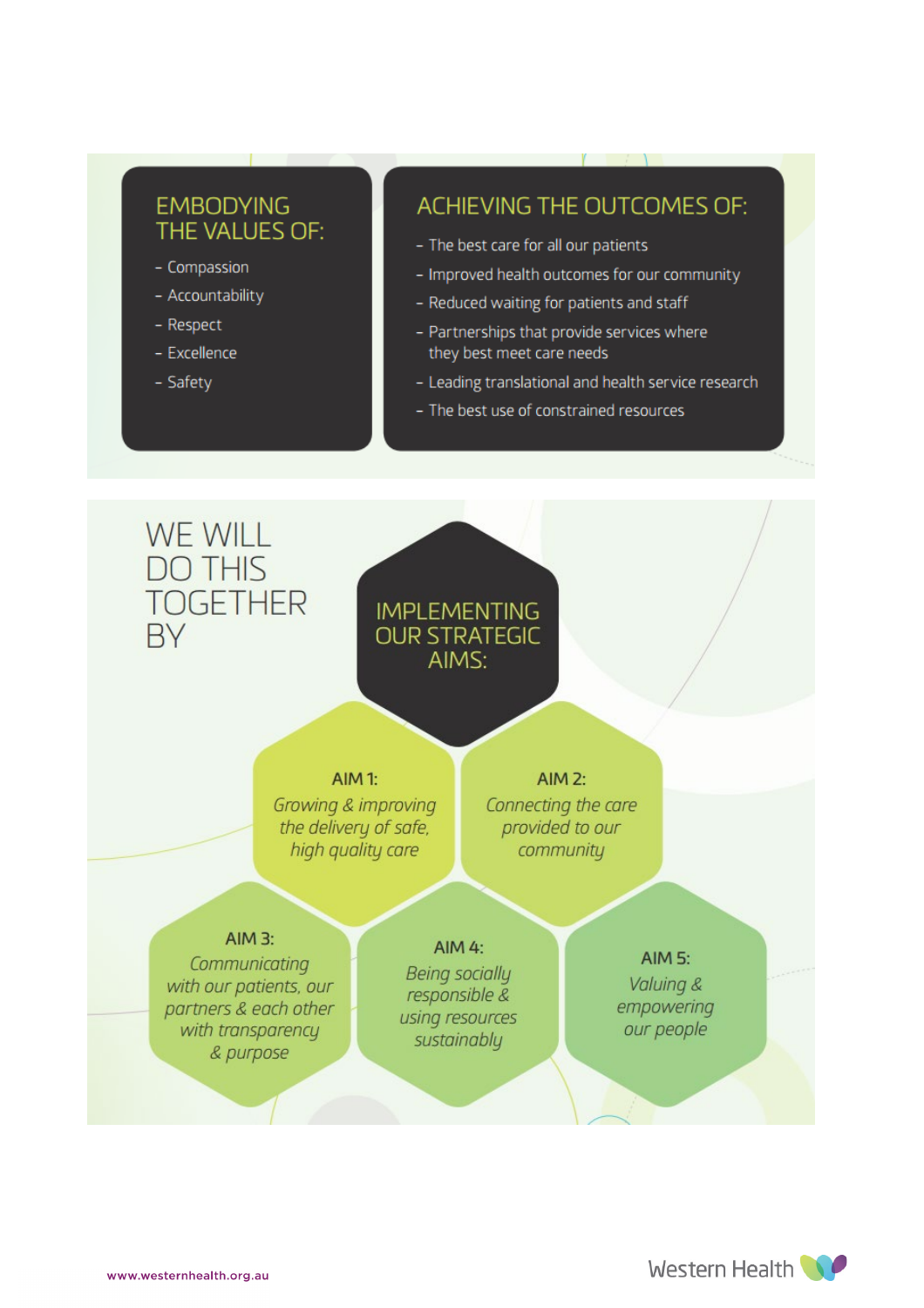#### **About the Committee:**

The Community Advisory Committee (CAC) ensures Western Health engages with its community in decision making related to service operations, planning and policy development. This engagement is based on the principle that community participation improves safety & quality of health care and leads to improved health outcomes for patients. This engagement is informed by community needs and includes but not limited to those consumers representing those communities of people with disabilities, lesbian, gay, bi sexual and Intersex (LGBTI), Aboriginal & Torres Strait Islanders (ATSI) and Culturally & linguistically diverse (CALD). The CAC provides consumers with a mechanism to influence decision making at an organisational level The CAC is appointed by the Western Health Board of Directors and is a Victorian statutory requirement as outlined in the Health Services Act 1988 i.

#### **Membership:**

| <b>Position/Role</b>                        |
|---------------------------------------------|
| Chair & Western Health Board Member         |
| Western Health Board Member                 |
| Secretariat Manager, Community Partnerships |
| <b>Consumer Representative</b>              |
| <b>Consumer Representative</b>              |
| <b>Consumer Representative</b>              |
| <b>Consumer Representative</b>              |
| <b>Consumer Representative</b>              |
| <b>Consumer Representative</b>              |
| <b>Consumer Representative</b>              |
| <b>Consumer Representative</b>              |
| <b>Western Health Executive</b>             |
| <b>Western Health Executive</b>             |

#### **Purpose:**

The Community Advisory Committee plays an important role in helping to ensure we partner with our patients, consumers and the community in our planning, service delivery and improvement.

#### **Objective:**

The Western Health Community Advisory Committee (CAC) is made up of 8 community members, a Board Chair and is supported by the Executive Director of Nursing and Midwifery.

The CAC is a high-level committee, which is appointed in an advisory capacity to the public health service board as a legislated advisory committee of the board. It has no executive authority.

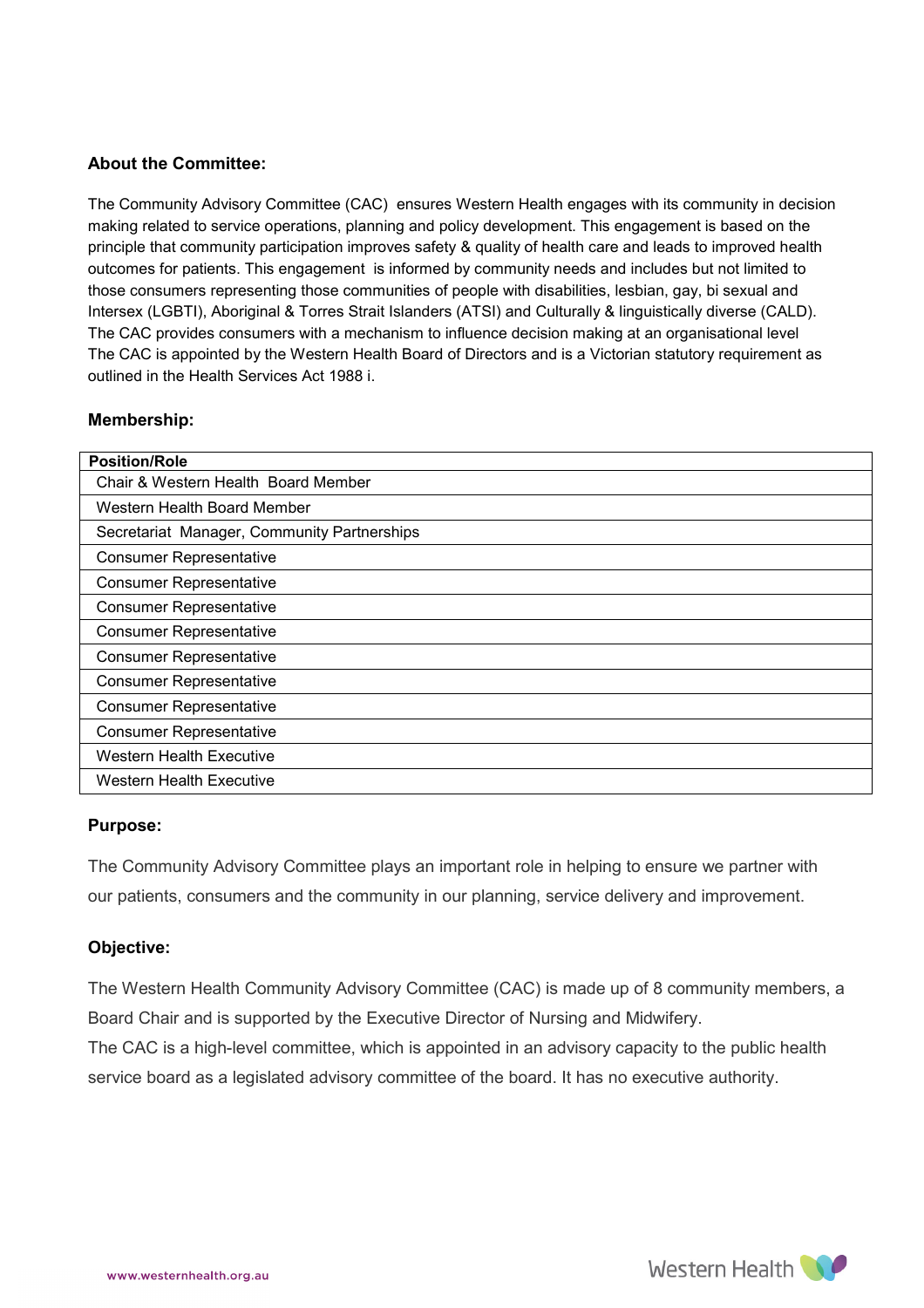#### **The role of a consumer member**

CAC members are able to show skills and expertise including:

- Active interest in health issues affecting the community
- Strong community links and commitment
- Good communication skills
- Contribute specialist knowledge and expertise by providing consumer, carer and community perspectives.
- Inform and or influence decision making at a strategic level.
- Be active community members with strong community networks and a sound understanding of local or regional issues.
- Interact with staff and consumers and discuss issues pertaining to a strategic level
- Reflect on and present community issues at a strategic level, rather than focusing on personal concerns or individual issues.
- Provide advice on how to report information back to the community.
- Provide advice on how to improve the service form a consumer perspective.
- Advocate on behalf of Consumers Carers and Community members.

#### **As the successful applicant you will be required to**

- Participate in complex discussions with healthcare professionals and articulate the potential issues that confront patients, families and carers who receive services from Western Health whilst also embracing a broader view.
- Be able to listen to differing opinions and work constructively with fellow committee members and staff and management.
- Demonstrate a basic knowledge of the Australian public health care system.
- Abide by Western Health's Privacy and Confidentiality policy
- Be 18 years of age or over
- Be able to physically attend a minimum of three meetings a year
- Actively participate in meetings or any additional activities arising from the work of the **Committee**
- Reside in the primary patient catchment of Western Health. The Western Health catchment includes the local government areas of Hobson's Bay, Brimbank, Maribyrnong, Hume, Melton, Wyndham